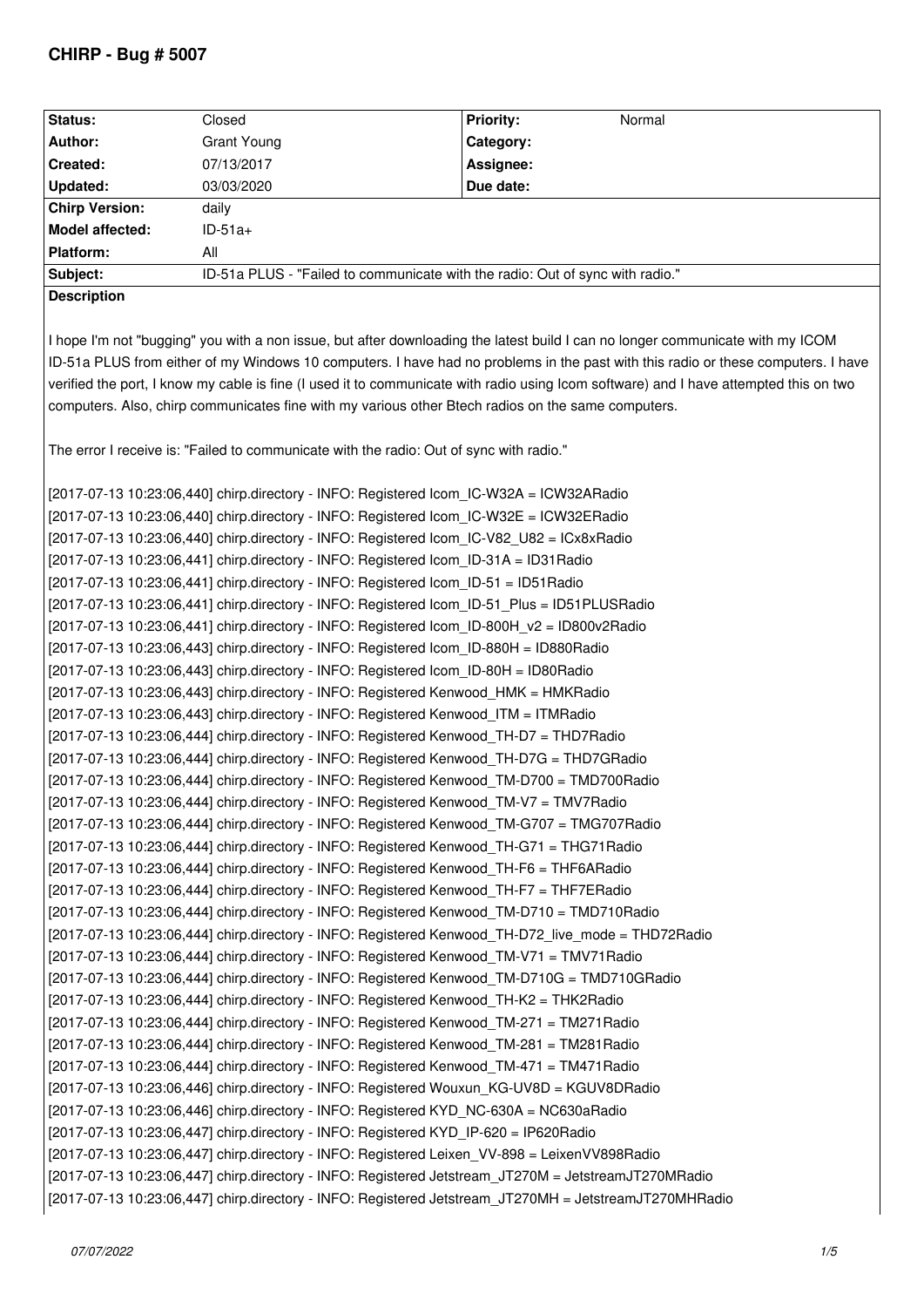*[2017-07-13 10:23:06,447] chirp.directory - INFO: Registered Leixen\_VV-898S = LeixenVV898SRadio [2017-07-13 10:23:06,447] chirp.directory - INFO: Registered LUITON\_LT-725UV = LT725UV [2017-07-13 10:23:06,448] chirp.directory - INFO: Registered Wouxun\_KG-UVD1P = KGUVD1PRadio [2017-07-13 10:23:06,448] chirp.directory - INFO: Registered Wouxun\_KG-UV6 = KGUV6DRadio [2017-07-13 10:23:06,448] chirp.directory - INFO: Registered Wouxun\_KG-816 = KG816Radio [2017-07-13 10:23:06,448] chirp.directory - INFO: Registered Wouxun\_KG-818 = KG818Radio [2017-07-13 10:23:06,448] chirp.directory - INFO: Registered Puxing\_PX-777 = Puxing777Radio [2017-07-13 10:23:06,448] chirp.directory - INFO: Registered Puxing\_PX-2R = Puxing2RRadio [2017-07-13 10:23:06,450] chirp.directory - INFO: Registered Puxing\_PX-888K = Puxing\_PX888K\_Radio [2017-07-13 10:23:06,450] chirp.directory - INFO: Registered Radtel\_T18 = T18Radio [2017-07-13 10:23:06,450] chirp.directory - INFO: Registered Retevis\_RT1 = RT1Radio [2017-07-13 10:23:06,451] chirp.directory - INFO: Registered Retevis\_RT21 = RT21Radio [2017-07-13 10:23:06,453] chirp.directory - INFO: Registered Retevis\_RT22 = RT22Radio [2017-07-13 10:23:06,453] chirp.directory - INFO: Registered WLN\_KD-C1 = KDC1 [2017-07-13 10:23:06,453] chirp.directory - INFO: Registered Zastone\_ZT-X6 = ZTX6 [2017-07-13 10:23:06,453] chirp.directory - INFO: Registered LUITON\_LT-316 = LT316 [2017-07-13 10:23:06,453] chirp.directory - INFO: Registered TID\_TD-M8 = TDM8 [2017-07-13 10:23:06,453] chirp.directory - INFO: Registered Retevis\_RT23 = RT23Radio [2017-07-13 10:23:06,453] chirp.directory - INFO: Registered Rugged\_RH5R-V2 = RH5RV2 [2017-07-13 10:23:06,453] chirp.directory - INFO: Registered TDXone\_TD-Q8A = TDXoneTDQ8A [2017-07-13 10:23:06,454] chirp.directory - INFO: Registered TYT\_TH-7800\_File = TYTTH7800File [2017-07-13 10:23:06,454] chirp.directory - INFO: Registered TYT\_TH-7800 = TYTTH7800Radio [2017-07-13 10:23:06,456] chirp.directory - INFO: Registered TYT\_TH9000\_220 = Th9000220Radio [2017-07-13 10:23:06,456] chirp.directory - INFO: Registered TYT\_TH9000\_144 = Th9000144Radio [2017-07-13 10:23:06,456] chirp.directory - INFO: Registered TYT\_TH9000\_440 = Th9000440Radio [2017-07-13 10:23:06,456] chirp.directory - INFO: Registered TYT\_TH-9800\_File = TYTTH9800File [2017-07-13 10:23:06,456] chirp.directory - INFO: Registered TYT\_TH-9800 = TYTTH9800Radio [2017-07-13 10:23:06,457] chirp.directory - INFO: Registered TYT\_TH-UV3R = TYTUV3RRadio [2017-07-13 10:23:06,457] chirp.directory - INFO: Registered TYT\_TH-UV3R-25 = TYTUV3R25Radio [2017-07-13 10:23:06,457] chirp.directory - INFO: Registered TYT\_TH-UVF8D = TYTUVF8DRadio [2017-07-13 10:23:06,457] chirp.directory - INFO: Registered Kenwood\_TH-D72\_clone\_mode = THD72Radio [2017-07-13 10:23:06,457] chirp.directory - INFO: Registered TYT\_TH-UVF1 = TYTTHUVF1Radio [2017-07-13 10:23:06,459] chirp.directory - INFO: Registered Kenwood\_TK-260 = TK260\_Radio [2017-07-13 10:23:06,459] chirp.directory - INFO: Registered Kenwood\_TK-270 = TK270\_Radio [2017-07-13 10:23:06,459] chirp.directory - INFO: Registered Kenwood\_TK-272 = TK272\_Radio [2017-07-13 10:23:06,459] chirp.directory - INFO: Registered Kenwood\_TK-278 = TK278\_Radio [2017-07-13 10:23:06,459] chirp.directory - INFO: Registered Kenwood\_TK-360 = TK360\_Radio [2017-07-13 10:23:06,459] chirp.directory - INFO: Registered Kenwood\_TK-370 = TK370\_Radio [2017-07-13 10:23:06,459] chirp.directory - INFO: Registered Kenwood\_TK-372 = TK372\_Radio [2017-07-13 10:23:06,459] chirp.directory - INFO: Registered Kenwood\_TK-378 = TK378\_Radio [2017-07-13 10:23:06,460] chirp.directory - INFO: Registered Kenwood\_TK-760 = TK760\_Radio [2017-07-13 10:23:06,460] chirp.directory - INFO: Registered Kenwood\_TK-762 = TK762\_Radio [2017-07-13 10:23:06,460] chirp.directory - INFO: Registered Kenwood\_TK-768 = TK768\_Radio [2017-07-13 10:23:06,460] chirp.directory - INFO: Registered Kenwood\_TK-860 = TK860\_Radio [2017-07-13 10:23:06,460] chirp.directory - INFO: Registered Kenwood\_TK-862 = TK862\_Radio [2017-07-13 10:23:06,460] chirp.directory - INFO: Registered Kenwood\_TK-868 = TK868\_Radio [2017-07-13 10:23:06,460] chirp.directory - INFO: Registered Kenwood\_TK-868G = TK868G\_Radios [2017-07-13 10:23:06,460] chirp.directory - INFO: Registered Kenwood\_TK-862G = TK862G\_Radios [2017-07-13 10:23:06,460] chirp.directory - INFO: Registered Kenwood\_TK-860G = TK860G\_Radios [2017-07-13 10:23:06,460] chirp.directory - INFO: Registered Kenwood\_TK-768G = TK768G\_Radios [2017-07-13 10:23:06,460] chirp.directory - INFO: Registered Kenwood\_TK-762G = TK762G\_Radios [2017-07-13 10:23:06,460] chirp.directory - INFO: Registered Kenwood\_TK-760G = TK760G\_Radios [2017-07-13 10:23:06,460] chirp.directory - INFO: Registered Kenwood\_TK-388G = TK388G\_Radios*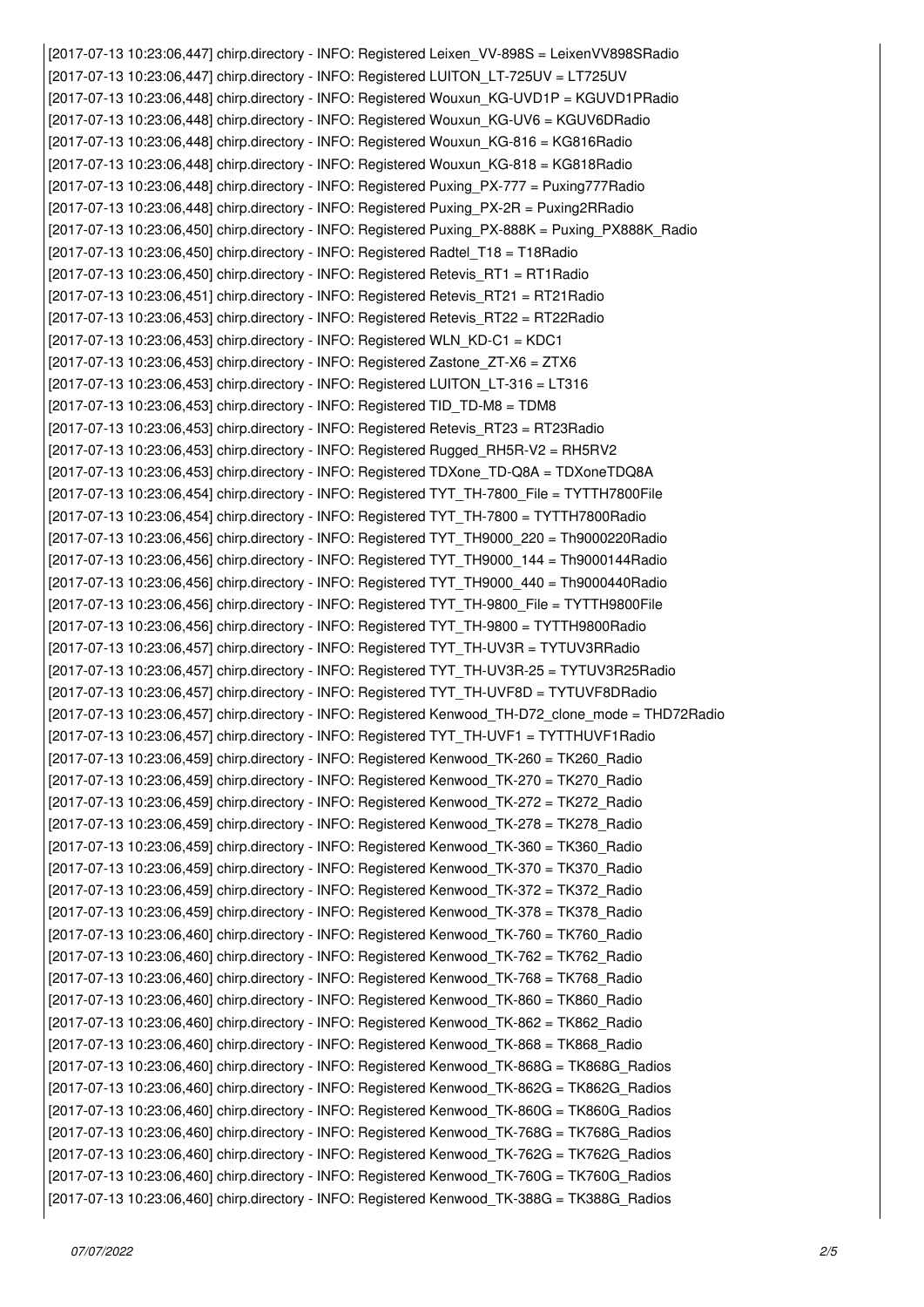*[2017-07-13 10:23:06,461] chirp.directory - INFO: Registered Kenwood\_TK-378G = TK378G\_Radios [2017-07-13 10:23:06,461] chirp.directory - INFO: Registered Kenwood\_TK-372G = TK372G\_Radios [2017-07-13 10:23:06,461] chirp.directory - INFO: Registered Kenwood\_TK-370G = TK370G\_Radios [2017-07-13 10:23:06,461] chirp.directory - INFO: Registered Kenwood\_TK-360G = TK360G\_Radios [2017-07-13 10:23:06,461] chirp.directory - INFO: Registered Kenwood\_TK-278G = TK278G\_Radios [2017-07-13 10:23:06,461] chirp.directory - INFO: Registered Kenwood\_TK-272G = TK272G\_Radios [2017-07-13 10:23:06,461] chirp.directory - INFO: Registered Kenwood\_TK-270G = TK270G\_Radios [2017-07-13 10:23:06,461] chirp.directory - INFO: Registered Kenwood\_TK-260G = TK260G\_Radios [2017-07-13 10:23:06,463] chirp.directory - INFO: Registered Kenwood\_TK-7102 = KenwoodTK7102Radio [2017-07-13 10:23:06,463] chirp.directory - INFO: Registered Kenwood\_TK-8102 = KenwoodTK8102Radio [2017-07-13 10:23:06,463] chirp.directory - INFO: Registered Kenwood\_TK-7108 = KenwoodTK7108Radio [2017-07-13 10:23:06,463] chirp.directory - INFO: Registered Kenwood\_TK-8108 = KenwoodTK8108Radio [2017-07-13 10:23:06,463] chirp.directory - INFO: Registered Kenwood\_TS-2000 = TS2000Radio [2017-07-13 10:23:06,463] chirp.directory - INFO: Registered BTECH\_UV-5X3 = UV5X3 [2017-07-13 10:23:06,464] chirp.directory - INFO: Registered Baofeng\_UV-6R = UV6R [2017-07-13 10:23:06,464] chirp.directory - INFO: Registered Baofeng\_UV-B5 = BaofengUVB5 [2017-07-13 10:23:06,466] chirp.directory - INFO: Registered BTECH\_UV-50X3 = UV50X3 [2017-07-13 10:23:06,466] chirp.directory - INFO: Registered Yaesu\_VX-170 = VX170Radio [2017-07-13 10:23:06,466] chirp.directory - INFO: Registered Yaesu\_VX-2 = VX2Radio [2017-07-13 10:23:06,467] chirp.directory - INFO: Registered Yaesu\_VX-3 = VX3Radio [2017-07-13 10:23:06,467] chirp.directory - INFO: Registered Yaesu\_VX-5 = VX5Radio [2017-07-13 10:23:06,467] chirp.directory - INFO: Registered Yaesu\_VX-6 = VX6Radio [2017-07-13 10:23:06,467] chirp.directory - INFO: Registered Yaesu\_VX-7 = VX7Radio [2017-07-13 10:23:06,469] chirp.directory - INFO: Registered Yaesu\_VX-8R = VX8Radio [2017-07-13 10:23:06,469] chirp.directory - INFO: Registered Yaesu\_VX-8DR = VX8DRadio [2017-07-13 10:23:06,469] chirp.directory - INFO: Registered Yaesu\_VX-8GE = VX8GERadio [2017-07-13 10:23:06,470] chirp.directory - INFO: Registered Vertex\_Standard\_VXA-700 = VXA700Radio [2017-07-13 10:23:06,473] elib.intl - DEBUG: Set environment variable 'LANG' to 'en\_US' ('kernel32.SetEnvironmentVariableW') [2017-07-13 10:23:06,473] elib.intl - DEBUG: Set environment variable 'LANG' to 'en\_US' ('msvcrt.\_putenv') [2017-07-13 10:23:06,473] elib.intl - DEBUG: Set environment variable 'LANG' to 'en\_US' ('msvcr90.\_putenv') [2017-07-13 10:23:06,549] chirp.ui.mainapp - INFO: Skipping existing stock config [2017-07-13 10:23:06,549] chirp.ui.mainapp - INFO: Skipping existing stock config [2017-07-13 10:23:06,549] chirp.ui.mainapp - INFO: Skipping existing stock config [2017-07-13 10:23:06,549] chirp.ui.mainapp - INFO: Skipping existing stock config [2017-07-13 10:23:06,549] chirp.ui.mainapp - INFO: Skipping existing stock config [2017-07-13 10:23:06,551] chirp.ui.mainapp - INFO: Skipping existing stock config [2017-07-13 10:23:06,551] chirp.ui.mainapp - INFO: Skipping existing stock config [2017-07-13 10:23:06,551] chirp.ui.mainapp - INFO: Skipping existing stock config [2017-07-13 10:23:06,551] chirp.ui.mainapp - INFO: Skipping existing stock config [2017-07-13 10:23:06,551] chirp.ui.mainapp - INFO: Skipping existing stock config [2017-07-13 10:23:06,551] chirp.ui.mainapp - INFO: Skipping existing stock config [2017-07-13 10:23:06,551] chirp.ui.mainapp - INFO: Skipping existing stock config [2017-07-13 10:23:06,551] chirp.ui.mainapp - INFO: Skipping existing stock config [2017-07-13 10:23:06,552] chirp.ui.reporting - DEBUG: Checking for updates [2017-07-13 10:23:06,615] chirp.ui.reporting - DEBUG: Server reports version daily-20170711 is latest [2017-07-13 10:23:27,900] chirp.ui.mainapp - DEBUG: User selected Icom ID-51 Plus on port COM3 [2017-07-13 10:23:27,947] chirp.ui.clone - DEBUG: Clone thread started [2017-07-13 10:23:28,473] chirp.ui.common - ERROR: -- Exception: -- [2017-07-13 10:23:28,473] chirp.ui.reporting - DEBUG: Reporting exception [2017-07-13 10:23:28,474] chirp.ui.common - ERROR: Traceback (most recent call last): File "chirp\ui\clone.pyo", line 249, in run File "chirp\drivers\icf.pyo", line 619, in sync\_in File "chirp\drivers\icf.pyo", line 325, in clone\_from\_radio*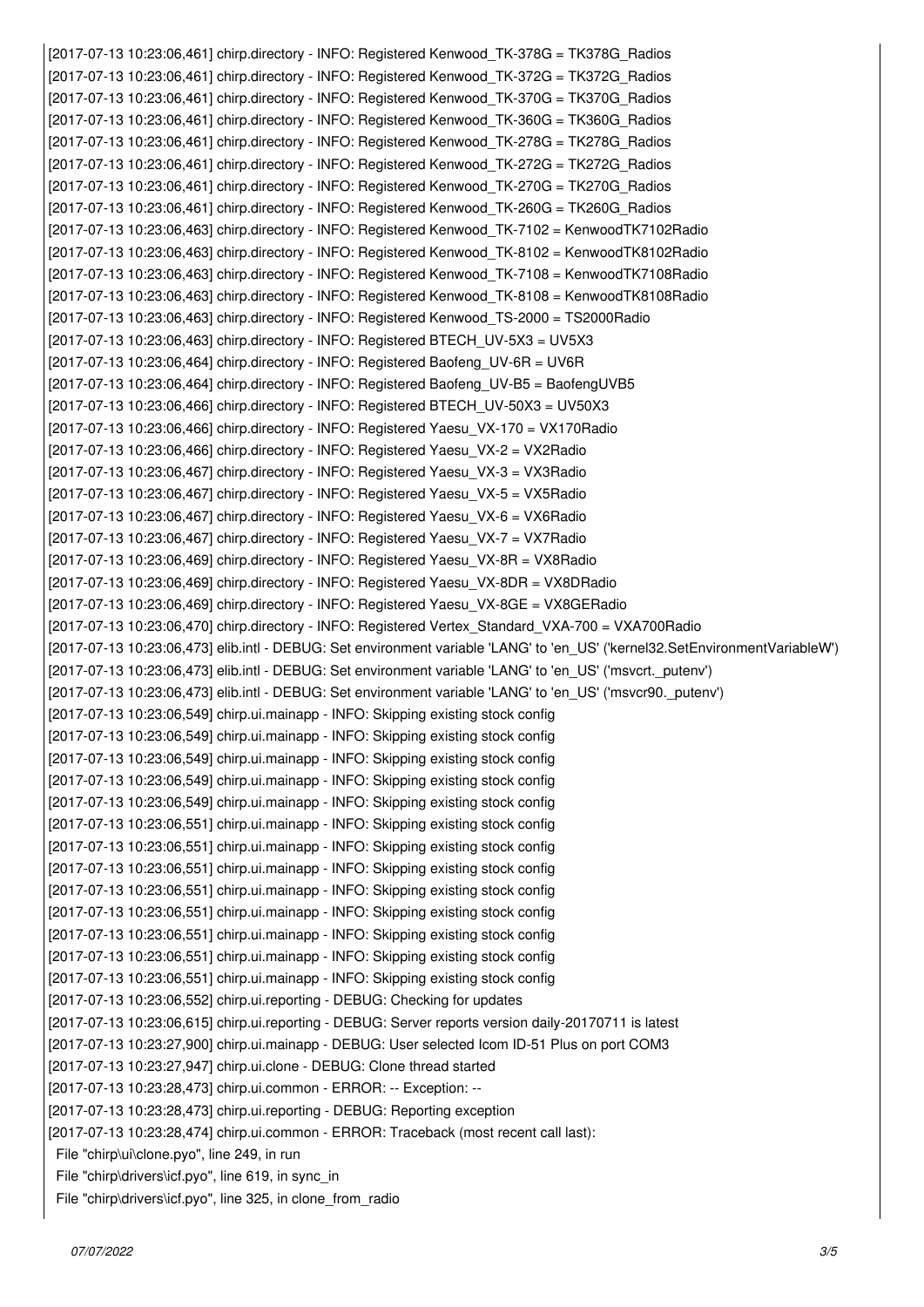*RadioError: Failed to communicate with the radio: Out of sync with radio [2017-07-13 10:23:28,474] chirp.ui.common - ERROR: ---------------- [2017-07-13 10:23:28,474] chirp.ui.clone - ERROR: Clone failed: Failed to communicate with the radio: Out of sync with radio [2017-07-13 10:23:28,588] chirp.ui.clone - DEBUG: Clone thread ended [2017-07-13 10:23:28,588] chirp.ui.reporting - DEBUG: Reporting model usage: Icom\_ID-51 Plus,download,True [2017-07-13 10:23:28,592] chirp.ui.reporting - DEBUG: Reporting exception [2017-07-13 10:23:28,592] chirp.ui.inputdialog - ERROR: --- Exception Dialog: Failed to communicate with the radio: Out of sync with radio --- [2017-07-13 10:23:28,592] chirp.ui.inputdialog - ERROR: Traceback (most recent call last): File "chirpw", line 64, in <module> AttributeError: 'NoneType' object has no attribute 'split' [2017-07-13 10:23:28,594] chirp.ui.inputdialog - ERROR: ----------------------------* **Related issues:** *related to Bug # 6255: Out of sync Issue for ID-51A* **Closed 11/25/2018**

## **Associated revisions**

## **Revision 2929:c31ea5cfe7d7 - 09/06/2017 04:16 am - Takayoshi SASANO**

## *revert #4687*

*Different from OpenBSD-6.0, OpenBSD-6.1 is no longer required this modification. And, this cause #5007 bug. Revert to 2715:d1bc2c917785.*

#### **History**

#### **#1 - 07/13/2017 12:55 pm - Grant Young**

*Just tried with 3rd computer, a Macbook Pro with Win 10 in bootcamp, with clean Chirp install. Same issue exactly. Thanks.*

## **#2 - 07/13/2017 02:55 pm - Jim Unroe**

*- Status changed from New to Feedback*

*Which version was working? If you fall back to that version does it work again? The driver for the ID-51 has not been touched since October 2015 (support for the ID-51 Plus/Anniversary Edition was added).*

*Jim*

## **#3 - 07/13/2017 04:03 pm - Grant Young**

*It has probably been a year or so.*

*I just installed the early January build (per your suggestion) and I was able to import/expert from the radio. Hmmm.*

*Thank you. If you want me to reinstall the newest building and test again, let me know and I will try. I did delete the entire directory before installing the Jan build which I had not done when installing the latest build. Could that be the difference?*

*Thanks.*